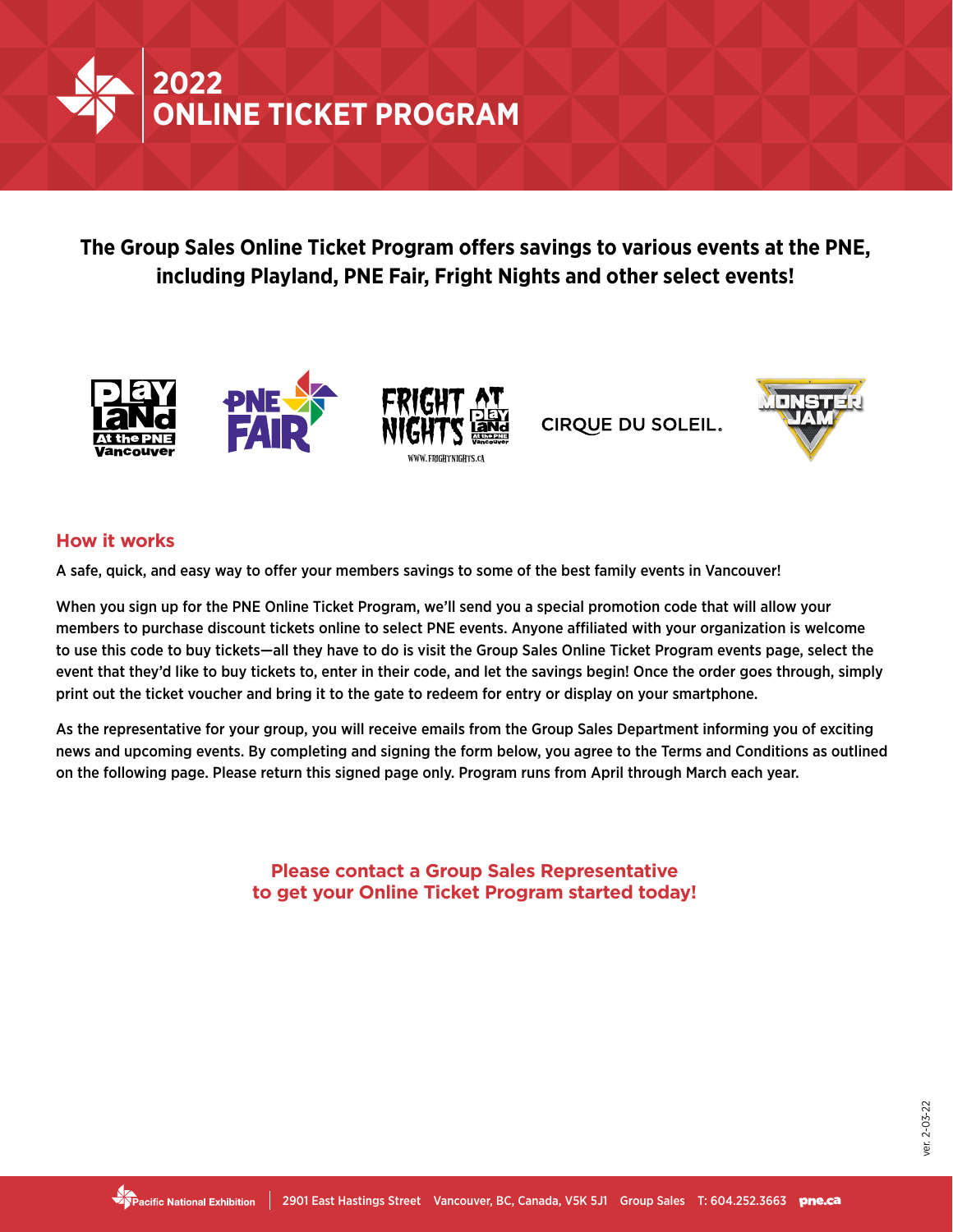

Thank you for your interest in the PNE Super Groups Ticket Program. To sign up for the program, please fill out the information below and return it to the Group Sales Department by faxing it to 604.251.7753 or emailing [groupsales@pne.ca](mailto:groupsales%40pne.ca?subject=PNE%20Super%20Groups%20Ticket%20Program)\*.

After receiving your signed form, we will provide your organization with a brand NEW alpha numeric code. Your members can then purchase discounted passes to our various PNE events. All purchases can be made by visiting the Group Sales Online Ticket Program webpage [www.pne.ca/groups,](http://www.pne.ca/groups) click "Current Opportunities", select the event of your choice and enter your promotion code.

An electronic poster will be made available to help you promote the program. For your convenience, you can now download posters by visiting [www.pne.ca/groups/online-ticket-program.](www.pne.ca/groups/online-ticket-program) You will also be receiving emails to inform you of new and upcoming events at the PNE as tickets become available. All you have to do is pass on the information to the members of your organization through the use of posters or forwarding emails to your group, that way everyone can take advantage of the great savings on PNE fun!

By completing and signing the form below, you agree to the Terms and Conditions as outlined on the following page. Please return this signed page only. Program runs from April through March each year.

#### *\*NOTE: Please use only ADOBE READER to complete this form digitally. Mac users, please do not use Preview. It will not save your information correctly.*

| <b>CONTACT INFORMATION</b>     |                                 |                 |             |         |
|--------------------------------|---------------------------------|-----------------|-------------|---------|
| Company name                   |                                 | Company address |             |         |
| City                           | Province                        |                 | Postal code | Website |
| Primary contact name           | Job title                       |                 |             |         |
| Primary contact phone number   | Primary contact email address   |                 |             |         |
| Secondary contact name         | Job title                       |                 |             |         |
| Secondary contact phone number | Secondary contact email address |                 |             |         |

Authorized signature: \_\_\_\_\_\_\_\_\_\_\_\_\_\_\_\_\_\_\_\_\_\_\_\_\_\_\_\_\_\_\_\_\_\_\_\_\_\_ Date: \_\_\_\_\_\_\_\_\_\_\_\_\_\_\_\_\_\_\_\_\_\_\_\_\_\_\_\_\_\_\_\_\_\_\_\_\_\_\_\_\_\_\_\_\_\_\_\_\_\_

Please contact me about Corporate Event opportunities. (Playland, Playland Nights, PNE Fair and Fright Nights)

FOR PNE GROUP SALES OFFICE ONLY Date received: \_\_\_\_\_\_\_\_\_\_\_\_\_\_\_\_\_\_\_\_\_\_\_\_\_\_\_\_\_\_\_\_\_\_\_\_\_\_ NEW Promotional Code: \_\_\_\_\_\_\_\_\_\_\_\_\_\_\_\_\_\_\_\_\_\_\_\_\_\_\_\_\_\_\_\_\_\_\_\_\_\_\_\_\_\_\_\_\_\_\_\_\_\_